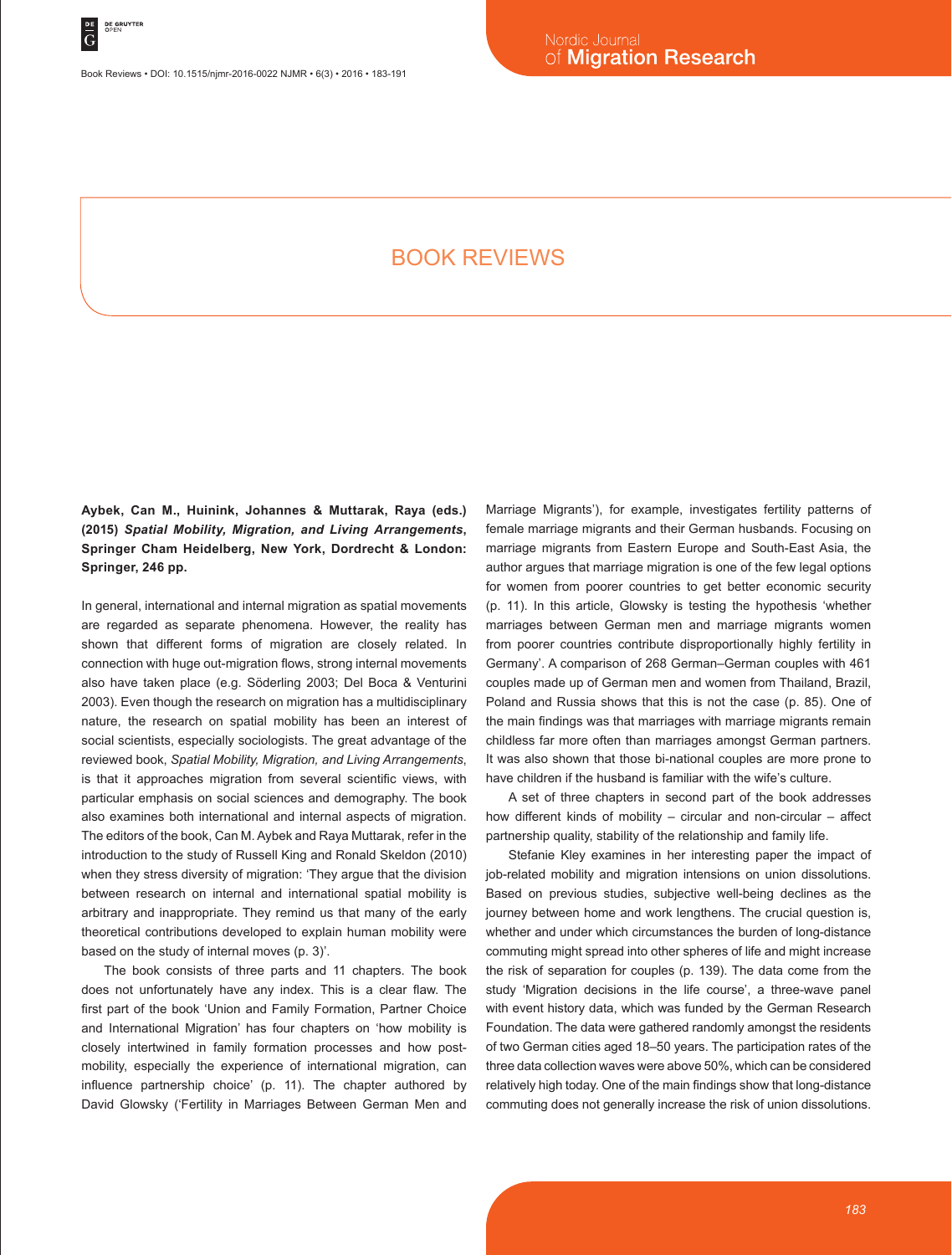The investment in couple-specific capital that may act as a barrier to ending the partnership was found to be influential (p. 155).

The third part of the book is tackling spatial mobility and its relations with family life course events and living arrangements. For example, Therese Luetzelberger examines in her high-quality study the residential independence of Italian and German students and their perception of the labour markets. The early residential independence of young adults seems to be strongly connected with the Northern European culture (including Germany) and social structures. On the other hand, the living arrangements of young Southern Europeans are characterised by traditionally strong family ties and the co-residence of parents and their grown-up children (p. 189). The main research question seems to be, why students and their parents in Germany are willing to defray high costs, and even go in debt, for residential independence during higher education? On the other hand, the Italian students and parents prefer to save money and use their financial resources instead to become home-owners at a relatively young age (p. 190). In Italy, home-ownership is far more common than in Germany and often already starts with the beginning of married life.

Luetzelberger has conducted interviews with 17 university students and 10 parents in Germany. Thus her study is one of the few qualitative studies of the book. The author showed clearly that whilst family ties and widespread desire for early home-ownership constrain the late spatial mobility of Italians, Germans more often get pushed away from their homes by another cultural feature: In Germany, it is considered to be a negative signal for employers if young people spend a prolonged period of time in search of the first job (p. 201).

Summing up: all the 11 articles are interesting and of high quality, binding together spatial movement and life course events. As a minor critical comment, it can be stated that the presented research designs were based mainly on quantitative methods. Various qualitative approaches have offered a wider variety of results. A part of the quantitative data was also relatively old, so the generalisations of some findings to the present day is open to different interpretations. The book can be recommended especially for graduate students and researchers in the field.

#### Ismo Söderling\*

Associate Professor, University of Turku, Research Fellow at the Institute of Migration, Turku, Finland

### **Reference**

- Del Boca, D and Venturini, A 2003, ´Italian Migration´, Discussion Paper No. 938, Forschunginstitut zur Zukunft der Arbeit, Institute for the Study of Labor, Bonn.
- King, R and Skeldon, R 2010, `Mind the Gap!: Bridging the theoretical divide between internal and international migration`, *Journal of Ethnic and Migration Studies*, vo. 36, no. 10, pp. 1619-1646.
- Söderling, I 2003, 'Integration of Migrants in Europe: the Case of Finland´, Studi Emigrazione - *International Journal of Migration Studies*, Roma, pp. 905-927.

*\* E-mail: isoder@utu.fi*

### **De Cesari, Chiara & Rigney, Ann (eds.) (2014)** *Transnational Memory: Circulation, Articulation, Scales***, Berlin & Boston: De Gruyter. 376 pp.**

The book *Transnational Memory: Circulation, Articulation, Scales* continues the series of works on the cultural memory of literature scholar Ann Rigney and anthropologist Chiara de Cesari who hold professorships at the universities of Utrecht and Amsterdam. In this book, editors' research interests such as cultural memory studies, heritage and museum studies have been soundly articulated with a particular focus on issues relating to mediation, transnationalism and globalisation. The book comprises a well-written theoretical introduction and 14 articles, which are divided into the three titular themes of the book. The scope of study foci in the articles is wide: movies, photographs, UNHCR and UNESCO reports, quilts, museums, political statements, memorials, and EU practices in Post-Colonial, Post-Socialist, 'old' EU countries and the United States. All of them scrutinise the formation of cultural memory and are united by a transnational research angle.

In my view, one of the main achievements of the book is the disentanglement of cultural memory from the traditional national frame, and the bringing forth of the profoundly transnational character of memory production. In the introduction, the editors discuss the transnational turn in memory studies by listing the discourses that led to a shift in the understanding of collective/cultural memory from national to global. The most influential of these are the memories of Holocaust and colonialism, entangled with the primacy of human rights, which have an impact on the formation of a global moral order. In addition to widening the understanding of transnational processes that have bound people together across and beyond national borders by diverse economic, political and social exchanges, the editors shift transnationalism to the level of methodological optics. Transnational studies see 'bounded and bordered social units' as 'transnationally constituted, embedded and influenced social arenas' (p. 5). With regard to the production of cultural memory, this optic allows us to notice the multi-scalar, complex and non-linear character and interconnectedness of the memory creation processes that can be eventually seen as instances of border-making and border-crossing. To make this even more precise, the editors define three main dynamics that underpin transnational memory production: circulation, articulation and scales, around which the articles of the volume are grouped.

Like other cultural processes, in contemporary globalised societies memory production is both mediated and mediatised. This involves not only the discourses and vocabulary of memory but also the recourses by which different narratives and images are communicated to and by different groups and levels. In the section devoted to the circulation of memory, several means of mediation are discussed: filmmaking, international human rights violation reports and surprisingly quilts. The three initial articles (by Astrid Erll, Rosanne Kennedy and Marie-Aude Baronian) concentrate on the material and local processes of memory creation, which communicate the experiences of different groups and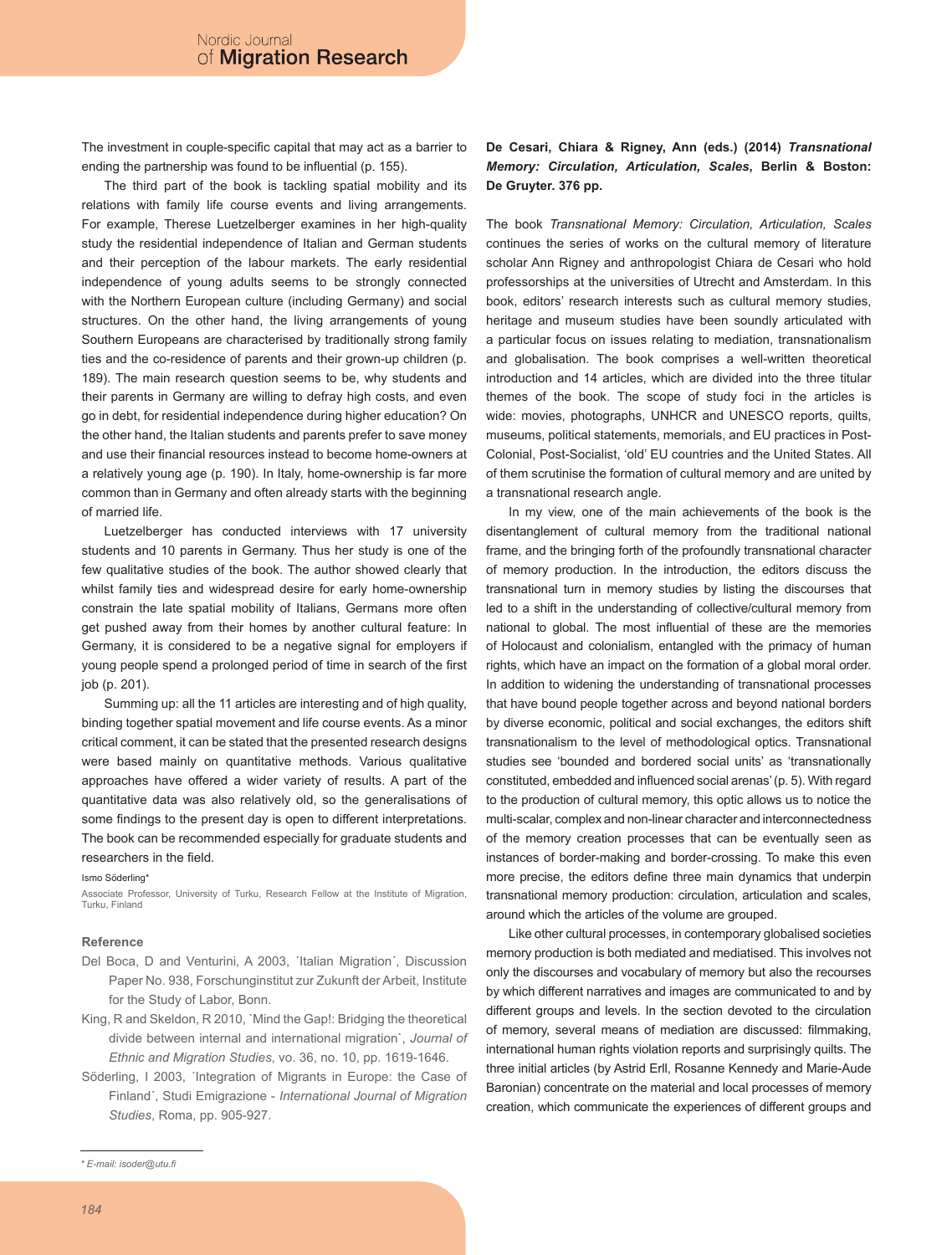locales within the frame of imagery and narratives related to Holocaust. The sufferings and even the annihilation of people that have been experienced in a South African city district, by the Palestinian people, and Armenians during the Armenian genocide are communicated to the wider public with reference to the images and moral obligations created within the conceptualizations of Holocaust, which have now become a universal transnational metaphor of suffering and 'a global memory imperative'. In all of the cases presented, processes such as deterritorialisation and reterritorialisation, the global circulation of stories, the formation of a transnational public sphere and the production of archives are discussed both theoretically and empirically. In contrast to these essays that concentrate on highly technologised mediums of memory production, the chapter written by Susan Küchler focuses on traditional material culture, namely, quilts from the Cook Islands, and discusses their agency and meaning in the lives of the islanders as mediums of remembrance.

Five essays grouped in the section on articulation are concerned with negotiations of national memory amongst immigrants in Germany (Michael Rothberg), changes in museums and sites of memory caused by antiracist developments in the United States (Paulla A. Ebron), the photographic survey movement in late nineteenth-century Europe (Elizabeth Edwards), attempts to produce a transnational cultural identity by Roma national activists (Slawomir Kapralski) and Socialist era films devoted to the Vietnam war produced by GDR and Cuban filmmakers (Christina Schwenkel). Articulation is used here as a term that portrays the work of 'assembling' elements of cultural memories into narratives that can be further mediated, and may also be used to reveal ways in which people and groups engage, link up, articulate with these narratives. Especially from the point of view of migration and ethnicity studies, I found the essay of Michael Rothberg provided new ways of thinking about transnational memory. Instead of portraying memory as a cultural mechanism that connects emigrants with the national community which is left behind by them and thus produces long distance nationalisms, he scrutinises the ways in which migrants can engage in dialogue with the cultural memory of the 'host society'. His analysis concentrates on a project that introduced Muslim mothers living in Germany with the new practices of remembrance of Holocaust, thus providing them with a platform for performances of citizenship which are marked by memorial criteria. By asking how immigrants should think and relate to the history of the nation, they have moved to ('what does it mean to immigrate into a history?', p. 143), Rothberg participates in a theoretical discussion on transnational memory (which in his definition means transcending geo-political borders), transcultural memory (that spans cultural borders) and also the ethics of memory. Transcultural memory is a site of hybridisation and alteration of hegemonic national power and can involve everybody touched by the mobility: those who migrate, 'natives' in the country of destination and also those left behind. Because of the ability of migration to create unscripted new linkages of remembrance, the practices and ethics of remembrance on a local level need to be reflected upon.

Cultural remembrance has the potential of enhancing exchanges and solidarity between people joined by a location and is an area that should be more often explored and utilised in current multi-/ transcultural societies.

The third section of the book consists of five articles. These articles are brought together by the critical rethinking of the hierarchies of scales of remembering. Chiara de Cesari discusses Palestinian attempts to promote the foundation of a nation-state with the help of the UNESCO's mechanism of world heritage. Stephan Feuchtwang's essay ponders the production of an engaging 'haunting' memory within collectivities that does not coincide with the borders of the nations involved. Susan Legêne and Martijn Eickhoff analyse photographic museum collections that represent and (mis)interpret Europe's colonial past. Gal Kin's essay is devoted to the politics of memory regarding WWII monuments in the former Yugoslavia, and in the final essay, Ann Rigney ponders the EU's endeavours to establish a new collective memory along old national lines. In all the essays, in one way or another, the nationalisation (of memory) working hand-in-hand with transnational processes is a central theme, and in this respect, the book continues earlier conversations on the paradoxes of the transnational angle in research, which inevitably ends up with attention being given to the national perspective. In continuing the theme of migration and complicated present-day societies, the ideas of Ann Rigney's article should be brought to the fore. In her analysis of the EU's politics towards the construction of a 'European memory', she argues that more forward-looking ways of thinking about cultural memory could generate new 'unscripted' linkages between different scales of memory and thus contribute to the production of new, more inclusive forms of citizenship in a rapidly changing and diversifying Europe.

Although the geographical areas and discourses of remembrance discussed in the book are not new and may sometimes seem to be lacking coherence, the systematically employed transnational optic used in the articles creates a picture of numerous interconnected developments that have shaped and continue to form our understandings of what is worth remembering and also how it should be remembered. The undeniable attribute of this book is its orientation to the future, which is in line with all memory practices. It promotes forward-looking, transformative and non-nostalgic modes of remembrance that would be more in line with complex and multicultural present-day and future societies, where cultural memory could provide us with a dialogical, non-exclusive field of agency. Olga Davydova-Minguet\*

Dr, University researcher, Karelian Institute of the University of Eastern Finland

### **Halonen Mia, Ihalainen, Pasi & Saarinen Taina (2015)** *Language Policies in Finland and Sweden. Interdisciplinary and Multi-sited Comparisons***, Bristol: Multilingual Matters. 266 p.**

The book *Language Policies in Finland and Sweden, Interdisciplinary and Multi-sited Comparisons* consists of nine articles and an epilogue,

*<sup>\*</sup> E-mail: olga.davydova-minguet@uef.fi*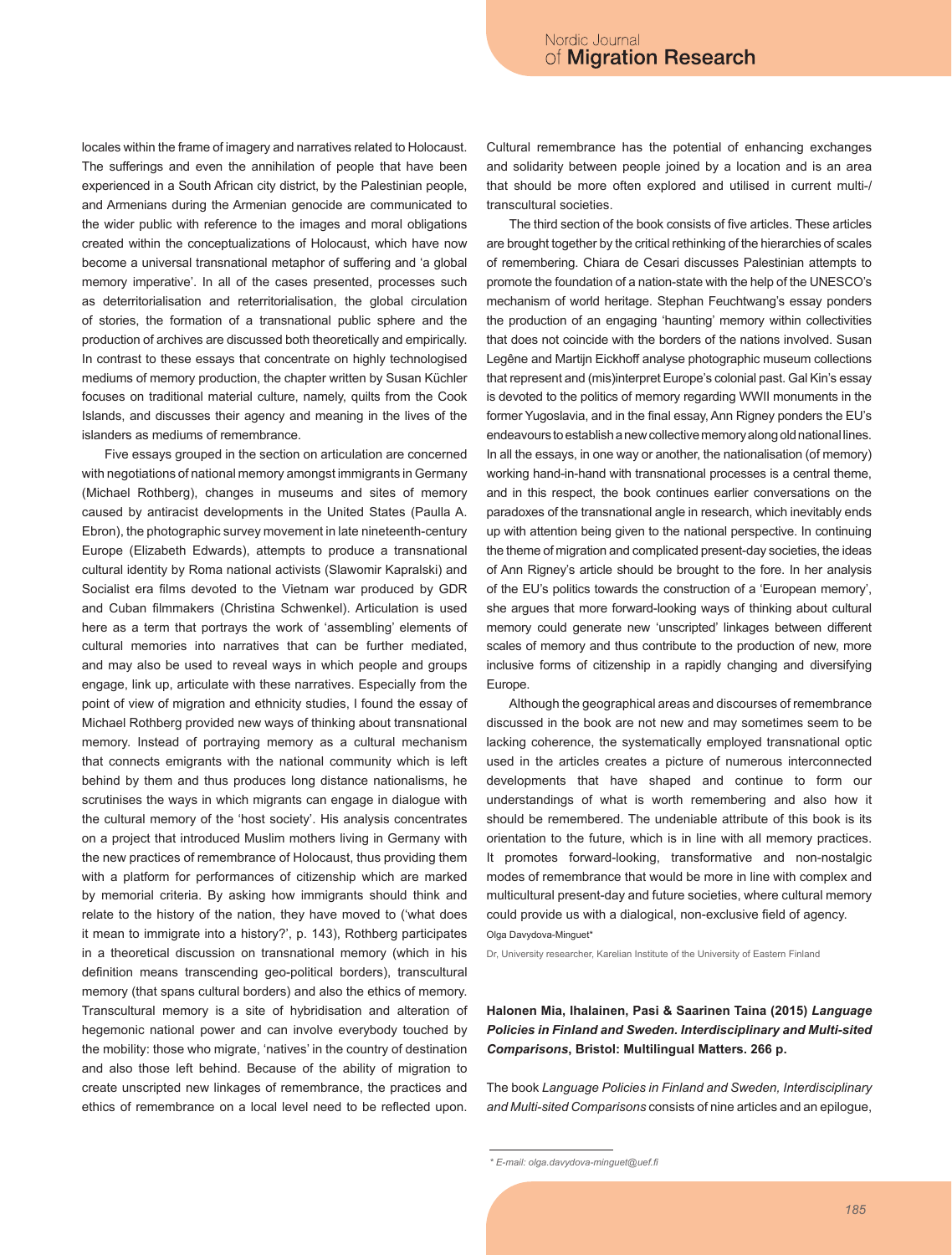and it brings together sociolinguists and historians from Finland and Sweden including a final commentary on the book by Professor Muiris Ó Laoire. The articles are targeted to a wider audience and, thus, contain some basic information on Finland and Sweden that is very well known for us in the Nordic countries. In these cases, it, too, neatly sums up historical and political trajectories and contains useful reading. This, whilst describing and discussing the parallel development with its differences and similarities in Finland and Sweden, is the key contribution of the book. The research material of all articles consists of official documents including legislation and political programmes, speeches in the Parliament, church registers, instructions on education and some interview materials.

Several articles draw interesting comparisons between Finland and Sweden. Pasi Ihalainen and Taina Saarinen analyse in their article the Finnish and Swedish legislative processes, Jarmo Lainio describes Swedish language policies for Finnish in Sweden, Mika Lähteenmäki and Sari Pöyhönen discuss the language rights of the Russianspeaking minority in Finland and Mats Wickström describes the ethnic activism and the emergence of new policy discourse on Non-Swedish mother tongues in Sweden in the 1969s and 1970s. Ihalainen and Saarinen show that the defence of the Swedish language in Finland is largely based on legality and references to the Finnish Constitution, and there is some ambiguity in the status of Swedish – on the one hand, it is a 'state language', not a 'minority language'; on the other hand, it is a language of 'the minority', thus, somehow excluding other minorities from the discourse. In Sweden, the monolingual standard was not broken until lately: Swedish-only approach was considered as a key means to social integration in a democratic society until the comments from the Council of Europe officially changed this policy. According to Jarmo Lainio, language statistics are lacking in Sweden. This is historically most interesting, because, in general, statistics in Sweden are much better than in Finland.

The fight for the rights of minority languages in Sweden dates back to the 1960s and its immigration waves, with the most important one coming from Finland, as shown by Mats Wickström in his article. It was concentrated on the right to education of mother tongue, denied by politically motivated and scientifically unfounded grounds – here we must bear in mind that equalling bilingualism to semi-lingualism was rather universally accepted in the 1960s, not only in Sweden. According to Lainio, the status of Finnish as a minority language in Sweden is weak even today, despite its formal recognition. Teacher education for minority languages in practice is non-existent and immigration waves coming to Sweden may shift the focus from policies for national minorities towards newcomers, whose integration in the society is considered more problematic (p. 129, 135–136). We may expect a similar policy shift because of the same reasons in Finland, which may bear an influence also on the status of Swedish. There is some political opposition against today's status of Swedish in Finland, as there is some opposition against the minority language rights in Sweden. In Finland, the opposition is silenced by referring to the Constitution, and in Sweden, by referring to the international image of Sweden. Jarmo Lainio shows the 'societal ambivalence' in Sweden pointing out that even when the minority rights are officially recognised, the implementation of legislation is very much lacking.

The comparison between Swedish and Russian language in the Finnish context by Mika Lähteenmäki and Sari Pöyhönen is to some extent problematic, because the history of the two languages in Finland is very different. Finnish history was for centuries done exclusively in Swedish and Finland-Swedish culture brings worldscale writers – Russian language has no similar status in Finnish history and there is no significant Russian-speaking culture in Finland yet. Most interesting parallel between the policies towards Finnish in Sweden and Russian in Finland is shown by the initial style of Finnish international reporting speaking about 'old' and 'new' Russians, which comes close to the distinction between Meänkieli (as the language of 'old Finns') and Finnish (as the language of newcomers), in Sweden. These two are officially defined as different languages, but the distinction between 'old' and 'new' Russians in Finland was not – quite correctly - internationally endorsed. Lähteenmäki and Pöyhönen find that the status of Russian language in Finland will be followed with a keen eye by both the Council of Europe for the sake of equality policy and the Russian Federation, which is interested in the international status of Russian language as a power instrument for the Russian Federation.

The education system has a key role in the language policy, as shown by the discussion on present teaching of Swedish in Finland and the discussion concerning the pros and cons of bilingual schools. Mia Halonen with her colleagues shows how Swedish in classroom practice is constructed as a foreign language spoken from Sweden or Åland, and this happens surprisingly in Helsinki City centre. Bilingual schools debate in Finland is addressed in the book by Sally Boyd and Åsa Palviainen. This is not a language issue solely: there has been an idea that bilingual Swedish–Finnish schools would promote Nordic culture and values, and there would be benefits for both language groups, if the education is well planned and organised. The contents of the debate have shifted from the defence of Swedish to discussing benefits for Finnish-speakers. The book does not elaborate the different meanings that bilingualism may have: a state with two languages does not mean that the people are bilingual (cf. Switzerland). When we speak about bilingualism, are we already speaking about a society dominated by one language either in principle (Sweden) or in practice (Finland)?

The book promotes interdisciplinary and constructivist approach in research. Some of the comments by the authors on links between academic subjects are startlingly true: history and linguistics are close for the simple fact that research in history is mainly based on written documents. For someone who is a linguist, the book contains a great deal of complex theorising, and argumentation for a new approach to language policy research, probably designed to break intra- or interdisciplinary barriers. 'Multi-sited', a key concept of the book, seems to indicate that language as well as language policy are constituted at various levels and various locations by agency, and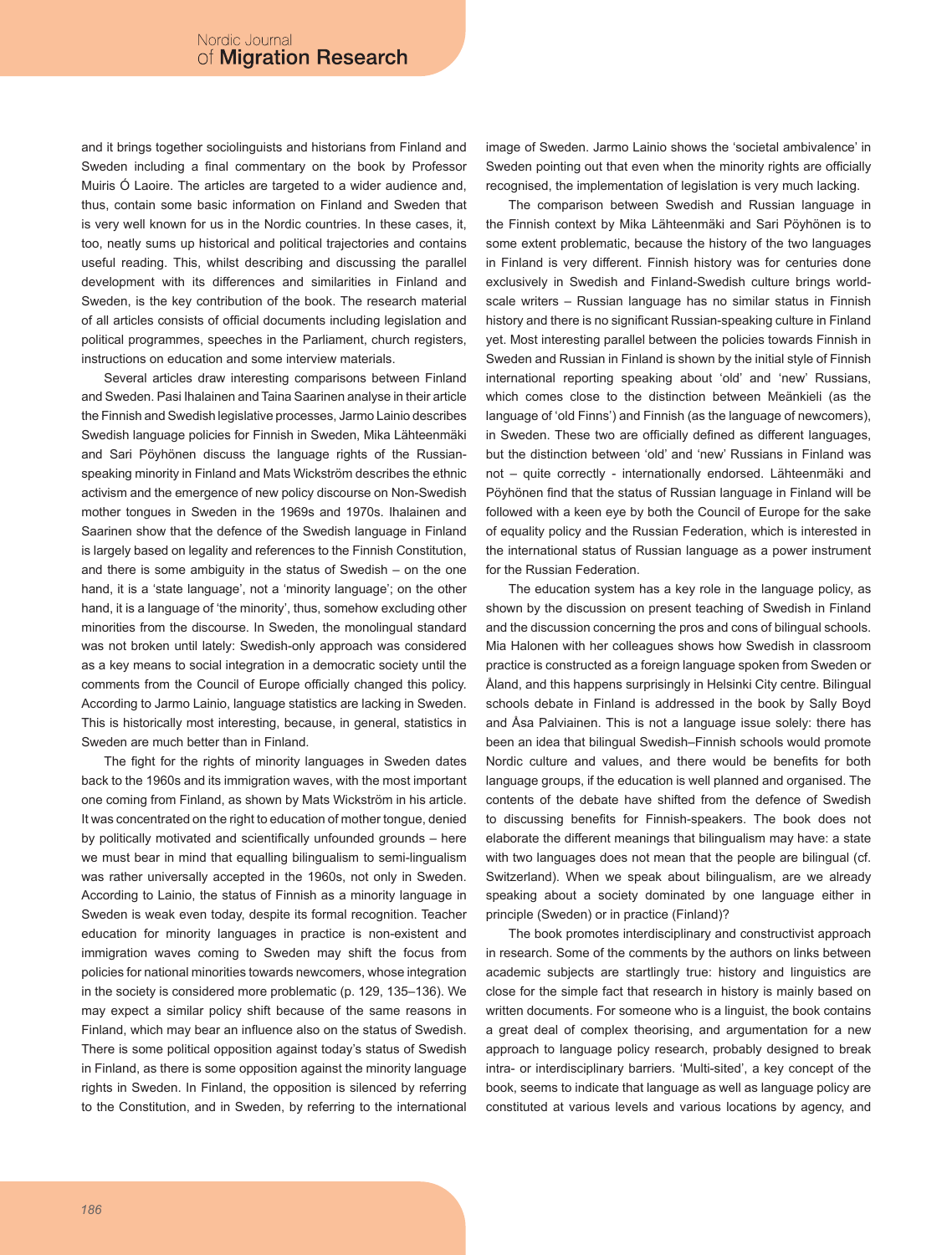this is in opposition to a mainly top-down understanding of policy. In short, this is telling us that linguistics is not (only) research into norms and their exceptions, it admits that the real life of language and also policy are constituted in everyday practice. This sounds good, almost self-evident. Besides the theoretical and methodological article by Mia Halonen and her colleagues drafting the general approach in the first chapter of the book, the somewhat complimentary epilogue by Muiris O Laoire is very useful reading, describing the scientific context of the book once again with some of the latest development of sociolinguistics. Constructivism is most certainly a useful approach, although for a social scientist it does not sound a new paradigm. Simo Mannila\*

PhD, National Institute for Health and Welfare, Centre for International Affairs, Helsinki

# **Leurs, Koen (2015)** *Digital Passages: Migrant Youth 2.0. Diaspora, Gender, and Youth Cultural Intersections***, Amsterdam: Amsterdam University Press. 324pp.**

The so-called refugee crisis during the summer of 2015 gave rise to heated debates regarding Muslim migrants in European societies and their ability to become part of the European culture and mentality, putting the multicultural model under severe pressure. Furthermore, the deadly terrorist attacks in Paris in January and in November 2015 and at the same time, the rise of extreme-right radical circles and political parties, which seem to play a protagonist role in the European political sphere during the last years, create a climate of fear concerning migrants and refugees. As a consequence, the discussion about migrants even of second or third generation has come to the fore and many questions have been asked on their background, their identity and their will to become European citizens.

The book under review tries to address such questions having a special focus on Moroccan-Dutch youth in the Netherlands. The author, Koen Leurs, is a Marie-Currie postdoctoral fellow at the Department of Media and Communications at the London School of Economics and Political Science and also affiliated with the Institute for Cultural Inquiry and the Graduate Gender Program at the Utrecht University. The book is based on the author's doctoral thesis, which was part of a wider research project entitled: *Wired Up: Digital Media as Innovative Socialization Practices for Migrant Youth*. The analysis is based primarily on qualitative data derived from 43 in-depth semistructured interviews and from virtual ethnography and text analysis but is also enriched by the quantitative data collected during the *Wired Up* project from 1,408 school students.

The book consists of an Introduction, five chapters and a concluding chapter, followed by an appendix with brief presentations of all the 43 informants who participated in this research. Whilst the introduction sets the ground for the analysis that follows, the first chapter discusses methodological issues, for example, the methodology used during the research project, the quantitative and qualitative parameters of the research and virtual ethnography. The

*\* E-mail: simo.mannila@thl.fi*

four following chapters present the findings of the research and are divided based on the digital space each time examined. For example, Chapter 2 focuses on Internet forums, particularly on two Moroccan-Dutch forums; Chapter 3 on Instant Messaging; Chapter 4 on the platforms of Hyves and Facebook; and Chapter 5 on YouTube.

In Chapter 2, the author argues that the Internet forums as frequented by Moroccan-Dutch youth are safe arenas to form counterpublics and exert agency. The main argument is that Moroccan-Dutch youth appropriate the medium-specific particularities of Internet forums in order to shape these counter-publics through which they forge community relations and establish their own shared space to counteract. Through this process, they re-construct their identities at the crossroads of ethnicity, gender and religion. As shown in the analysis, the forums examined are perceived as safe spaces to practice piety and alternative forms of religious agency. Furthermore, the author argues that Moroccan-Dutch youth show their aim to renegotiate multiculturalism, gender dictums and the post-secular revival of religion to eventually co-shape a more inclusive, cosmopolitan public sphere attuned to the everyday needs of a growing multicultural youth generation (pp. 139–140).

In Chapter 3, the author studies the performance of the self in the field site of Instant Messaging whilst he also aims for a theoretical refinement of the understandings of the medium and the distinct processes of adoption by its users. Leurs argues that Moroccan-Dutch youth and especially girls in their quotidian interaction with the digital realm carve out a communicative space of their own. The interviewees argued that they maintain their own private networked territory because they themselves control its boundaries. According to the author, experimenting with relationships and rehearsing personal identities, they are empowered, expanding the parameters of their social and physical worlds through instant messaging whilst navigating between conflicting familial, gendered, religious and ethno-cultural motivations (p. 172).

Chapter 4 examines the interviewees' selfies and hypertextual selves on social networking sites. The main outcome of this analysis is that Moroccan-Dutch youth turn to more positive experiences such as identification with their descent and/or their religion in social networking sites, but they are also inspired by global youth culture. The informants follow critical cues of their peers about what to show in their profile photos and the author argues that popularity and attractiveness explain the ideals of stereotypically gendered selfies.

The final chapter focuses on the YouTube and the conclusion is that the informants mostly watched two genres of videos: On the one hand, user-generated videos shot in Morocco that may sustain feelings of transnational diaspora belonging, and on the other hand, commercial music videos that may produce feelings of attachment to local, national and global youth culture. As most of the informants are born in the diaspora, Morocco becomes mostly a virtual entity because second-generation migrants experience their homeland mainly through mediation, but at the same time, they encounter ethnic absolutism and nationalism by affectively belonging in different geographies.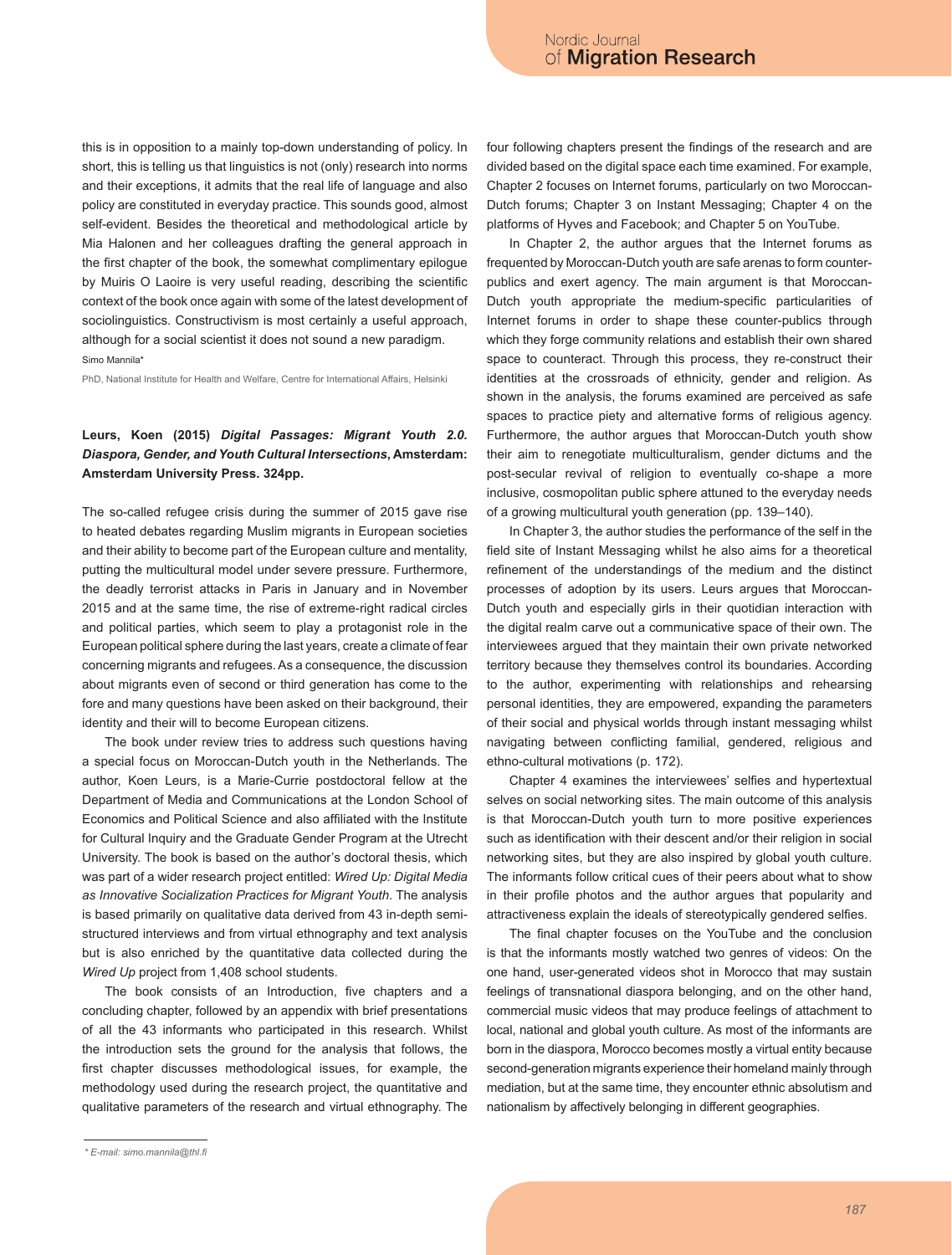According to the author, Moroccan-Dutch youth, mostly born in the Netherlands, navigate digital spaces to articulate their politicised identities in a time when claims over the failure of multiculturalism, anti-migration sentiments and Islamophobia rise throughout Europe. As a consequence, the book addresses not only how these mostly second-generation migrants navigate across digital spaces but also considers the digitisation of key-identity formation processes, such as coming of age, rites of passage and the negotiation of offline/ online gender, diaspora, religious and youth cultural expectations (p. 14). In his concluding chapter, Leurs argues that the key to a culture of conviviality lies in the recognition that European culture is more than a monolithic and homogeneous white culture. A greater insight into everyday dwelling of minority groups such as second-generation Moroccan-Dutch youth – beyond the manipulations of political leaders and commerce – may serve to counter anti-migrant and racist perspectives in European societies. I agree with the author when he states that these counter histories can not only help to produce a new understanding of multicultural and post-colonial Europe but can also contribute to discover the emancipatory cosmopolitan possibilities of convivial culture to remedy xenophobia and neo-imperialism. I also agree that more research on digital thrown-togetherness, intercultural encounters and cosmopolitanism is urgent to continue speaking back to pessimists who argue that multiculturalism and integration have failed.

However, on the other hand, a point of criticism might be that the author presents an ideal image of second-generation migrants, despite the existing problems of social integration in many European societies that in some cases are of a very serious character, for example, in the case of Muslim youth being radicalised and becoming fighters of the so-called Islamic State. Furthermore, whilst analysis like the one Leurs conducts on digital identities are indeed useful in order to get an overview of second- and third-generation migrants, they should always be followed by offline studies and observation. At the bottom line, it could be argued that this book is a very innovative endeavour that brings together gender studies, youth cultural studies, migration and religious studies and, in addition, theories on the field of digital communication and virtual ethnography. One might argue that bringing together all these theoretical and research fields is not legitimate, but in my view, the author manages to offer an insightful analysis, despite any secondary objections. Another question could be why the author decided to present his findings based on each platform studied during the research and not thematically based on what came out from virtual ethnography and the interviews. Finally, I understand that such detailed descriptions of the survey conducted in the methodological chapter might be useful for the researcher, but one could argue that should be avoided because it does not interest all the readers.

In my view, this book is a very useful tool for researchers, students and policymakers if they wish to get another side of an issue that will concern the European public sphere in the years to come. To these debates, the only answer is more well-established research away from ideological and political influences, and this book is a good basis for further studies and analyses.

Alexandros Sakellariou\*

Post-doctoral researcher, Panteion University of Social and Political Sciences of Athens. Department of Sociology, Greece

# **Lu, Ying, Samaratunge, Ramanie & Härtel, Charmine E. J. (2015)** *Skilled Migration, Expectation and Reality. Chinese Professionals and the Global Labour Market***, Farnham: Gower. 204 pp.**

It is widely acknowledged that immigrants face problems when entering a new host country: they are over-qualified, lack work experience, or in some other way, fail to meet host country's occupational entry requirements. In addition, their language skills may be deficient, and they have difficulties in adjusting to the behavioural norms and cultural values at host countries. As workplaces are becoming increasingly multicultural, both governments and organisations need more insights not only into the benefits but also to the challenges that increasing diversity brings to the workplace. This volume, therefore, makes an important contribution to the field of acculturation and migration studies. It explores the preferred acculturation options that first-generation professional Chinese immigrants (PCIs) have when entering the Australian workplace, and how these wishes are actually put into practice. The book scrutinises experiences that the PCIs have in everyday life in relation to job satisfaction, affective workgroup commitment and work engagement.

The book consists of eight chapters, which follow a fairly traditional research report structure. After introducing the subject, the authors provide the theoretical background, develop the hypothesis and then explain the methodological choices made. The remaining 100 pages are dedicated to a detailed description of the results and conclusions. The structure of the book is easily accessible. The authors, Yiun Lu from the Macquarie University and Ramanie Samaratunge from the Monash University are both experienced researchers in cross-cultural management and international human resource management. The third author, Charmine E. J. Härtel from the University of Queensland, is a professor of HRM and organisational development. Her research interests include workplace well-being, social inclusion and crosscultural relations. The authors' expertise and perhaps own experience of the topic is, therefore, clearly displayed in the text throughout the book.

Australia is an ideal context for the study as immigration has always been a central part of Australian nation building (p. 2). Since the late 1980s, it is in particular skilled immigration that has been favoured by the state because of its expected benefits to the nation's economic growth and social development. Even though most of the overseas born population in Australia come from the United Kingdom and New Zealand, the third biggest group are the Chinese. Chinese immigrants currently represent 13% of all professionals with a strong concentration in Melbourne and Sydney. Chinese professionals'

*<sup>\*</sup> E-mail: sociology.panteion@gmail.com*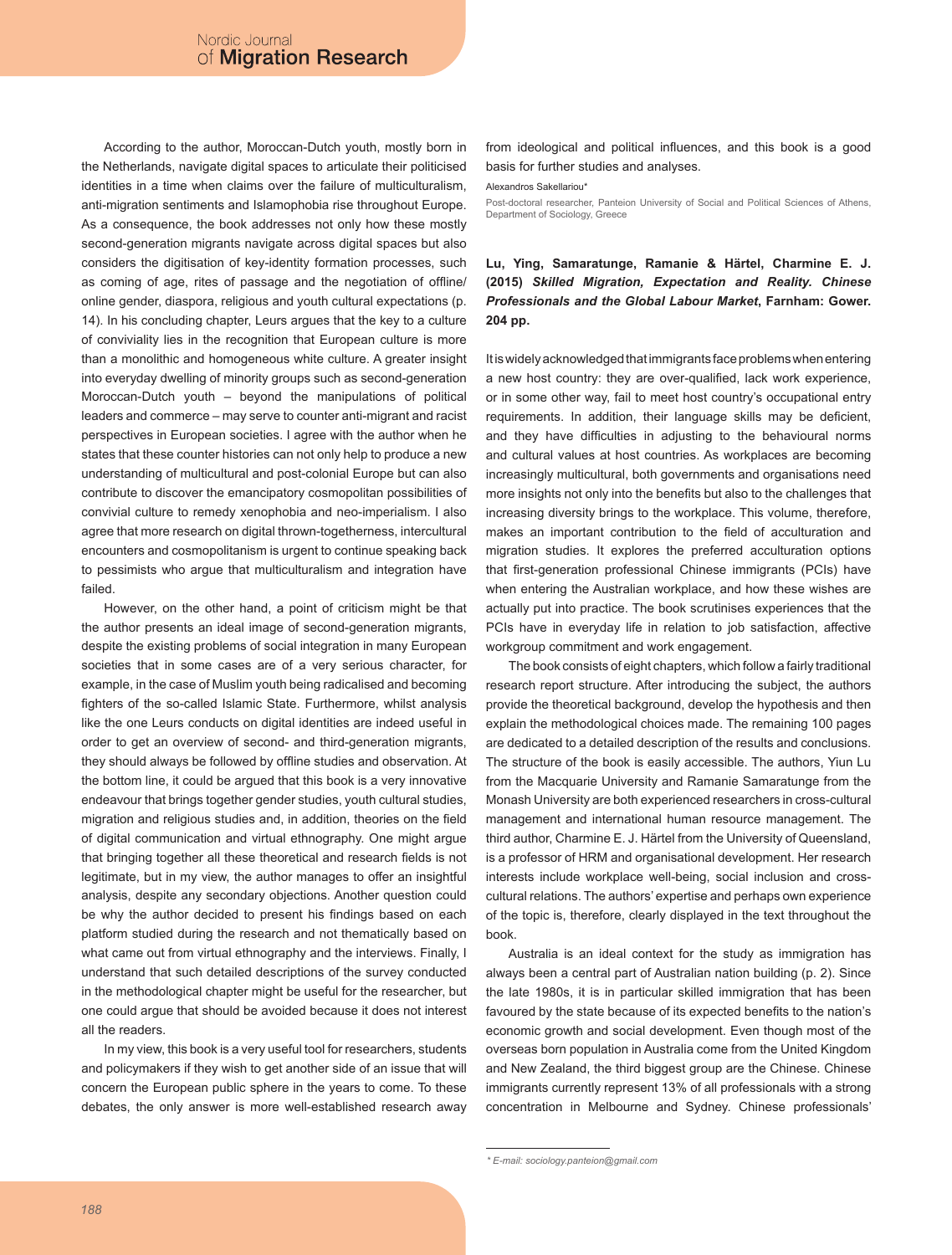acculturation to Australia in different domains, such as friendship, social contacts, family and workplace has not been systematically studied before and the study at hand is, therefore, a pioneer study in this area.

The research data for the study were gathered both quantitatively and qualitatively. The questionnaire survey, which was aimed at exploring the PCIs preferred acculturation options, was answered by 220 PCIs. The qualitative data were gathered to investigate the PCIs acculturation strategies and consisted of 23 face-to-face or telephone interviews. Both the survey respondents and the interviewees had been living in Australia on an average 12 years, their mean age was 43–44 years and slightly more than half of them were male. The representative data were analysed by using a mixed-method approach.

The study uses as its theoretical framework John Berry's (1997) model of four acculturation attitudes expanding it to different life domains, including cultural identity, social contacts, cultural customs and family relations (p. 158).

An individual's complete absorption into the host culture is called assimilation. In contrast, when the individual wishes to maintain their cultural identity and, consequently, does not consider the relationships with the very important host culture, they adopt a separation attitude. The third option, integration, applies to an individual who wishes to maintain their original culture and also accepts the daily interactions with the host cultural groups. Finally, an individual with a marginalisation attitude loses their original culture without establishing ties with the new culture. Even though these four options exist in theory, in practice, immigrants are seldom free to choose by themselves (p. 165). Acculturation options can be predicted both by individual and societal factors, such as age at migration, gender, length of residence in the host country, education in the host country, working experience outside home country, language proficiency, perceived social status at work, self-construal and perceived workgroup diversity climate. All these factors impact on job satisfaction, affective workgroup commitment and work engagement.

In previous studies, integration has according to the authors (p. 160) been perceived as the most common acculturation strategy that immigrants believe they have put into practice in the host society. The results of the current study differ, however, from this viewpoint. Amongst PCIs, the separation strategy was more popular than integration even though the quantitative survey demonstrated that about half of the PCIs wished to integrate and assimilate. The prevalence of separation strategy is explained by the strong ethnic identity and national pride that the Chinese people have. Wish to maintain heritage culture does not necessarily prohibit PCIs from adapting to a workplace, because they can negotiate identities according to different situations at hand by 'enacting Australian values while remaining Chinese' (p. 160).

Amongst the PCIs, the acculturation experience in the workplace is influenced by personal reasons, such as personality and English proficiency, as well as workplace-related factors, such as contacts with colleagues, social support and leadership. Amongst the participants, good colloquial mainstream language ability was connected to the assimilation option, as it allows for broader social networks with the host group, better promotion possibilities and positive job-related outcomes in general. After work, the PCIs do, however, prefer socialising with their own ethnic group. One possible reason for this, according to the authors, is that the PCIs do not feel comfortable with Australians' way of valuing privacy, which differs considerably from the Chinese way of thinking. At work, the PCIs appreciate modesty and working silently instead of making trouble. This behaviour has a clear cultural background: saving face (mianzi) is highly valued and losing face highly humiliating.

The book offers an interesting variety of insights into the differences between Australian and Chinese cultures. One of these is Confucianism, which explains the importance that the Chinese put on familial relationships and filial piety. In China, interpersonal relationships are important and nurturing relationships (quanzi) operate on a reciprocal basis. In Australia, on the contrary, individualism, self-reliance and personal accomplishment prevail. Communication patterns also differ across cultures; Australia is, for instance, a typical low-context culture, which means that messages are individualistic and explicitly coded, whereas in China, emphasis is on non-verbal codes, shared knowledge and collectivism.

Overall, the book succeeds in giving an illustrative, detailed overview of the Chinese immigrants' acculturation challenges in Australian working life. The examples drawn from the Australian context may then be worked on when designing similar studies with different ethnic groups and different hosting countries. I personally favoured most the qualitative analysis of the interview data, whereas the rigorous quantitative analysis would perhaps be better suited for readers familiar with the multiple statistical tests and measures. The mixed methods approach does, however, contribute to the overall quality of the study.

What I missed most in the book was a deeper discussion of the whole idea of nation state, including its methodological nationalism. How valid framework is Berry's model for describing today's multinational, multicultural and multilingual societies? To what extent is it still relevant motivated to talk about the Australians, the Chinese and so on as clearly separate nationalities, or should we rather see ourselves as members of a larger world society (Wimmer & Glick Schiller 2002)? In sum, is migration background alone sufficient to explain differences between individuals?

As acculturation is an ongoing process (p. 170), more information is constantly needed about the different phases, different target groups and different contexts. This book serves as a highly recommendable reference to any of such studies. Even if Berry's acculturation model is perhaps no longer the best option to describing immigrants' integration to a new host country, it may still serve as an additional approach to analysing the data gathered in some other research focusing on similar issues. For the growing body of migration studies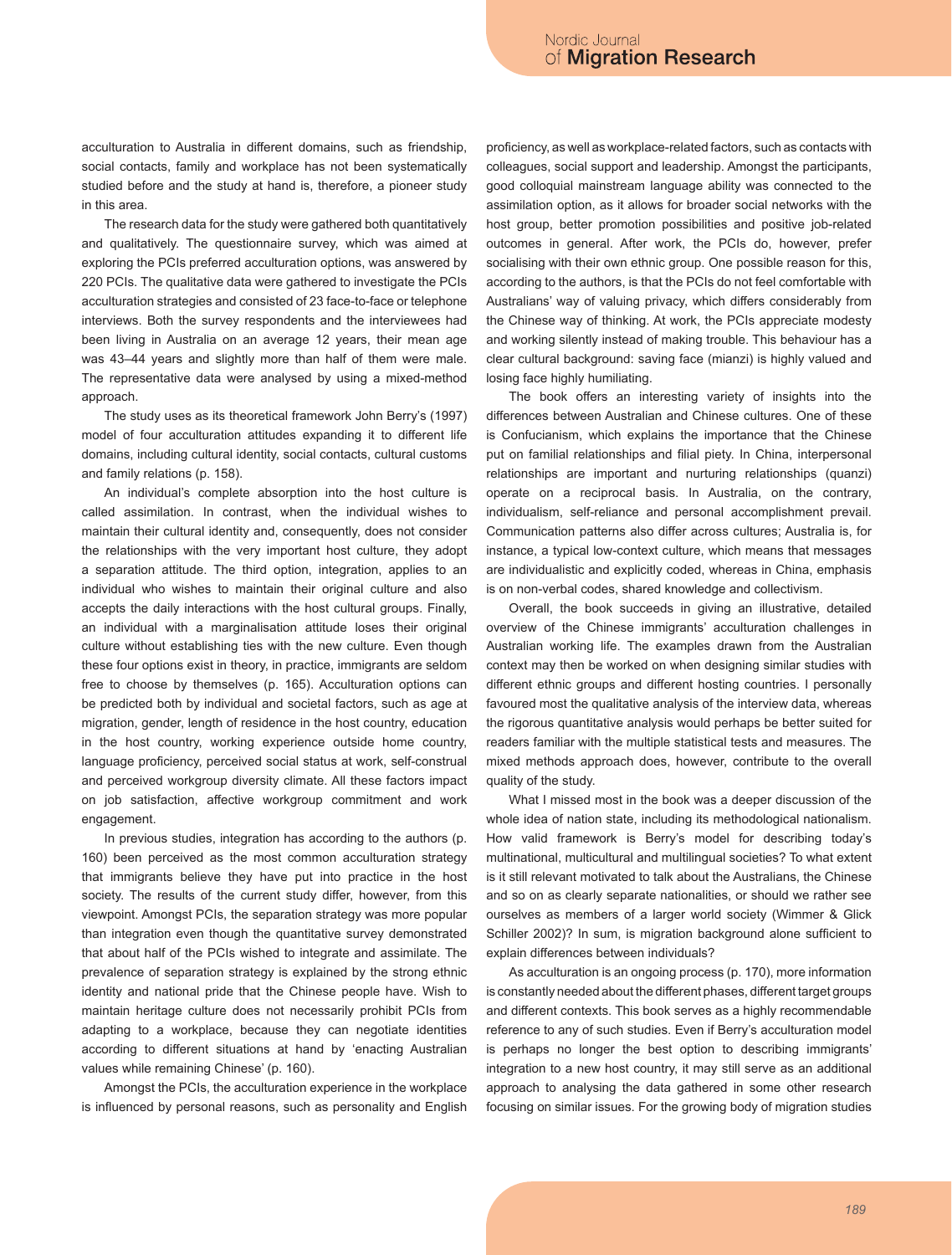currently undertaken in the Nordic countries, the volume gives inspiring insights for analysing different workplace cultures and the role of language proficiency in different life domains from a migrant's perspective.

#### Marita Härmälä\*

PhD, Docent, Centre for Applied Language Studies, University of Jyväskylä, Finland

#### **Reference**

- Berry, JW 1997, 'Immigration, acculturation, and adaptation', *Applied Psychology: An International Review,* vol. 46 no. 1, pp. 5–68.
- Duchêne, A, Moyer, M & Roberts, C 2013*, Language, Migration and Social Inequalities A critical sociolinguistic perspective on institutions and work.* Multilingual Matters, Bristol/Buffalo/ Toronto.
- Wimmer, A & Glick Schiller, N 2002, 'Methodological nationalism and beyond: nation–state building, migration and the social sciences', *Global Networks* vol. 2, no. 4, pp. 301–334.

# **Mantu, Sandra (2015)** *Contingent Citizenship: The Law and Practice of Citizenship Deprivation in International, European and National Perspectives***, Leiden: Brill Nijhoff. 385 pp.**

Sandra Mantu's book *Contingent Citizenship* is based on her doctoral thesis and deals with the deprivation of citizenship, which she approaches from a legal perspective in the international and European context. In addition to introducing the international (Chapter 2) and European (Chapters 3 and 4) standards of citizenship deprivation, her three case studies analyse citizenship deprivation practices in the United Kingdom (Chapter 5), France (Chapter 6) and Germany (Chapter 7). The book is a comprehensive presentation of an underresearched topic, and the author has reviewed an impressive amount of legislation and court cases where citizenship deprivation was concerned. Moreover, the study provides an historical perspective on this topical subject, which illustrates how citizenship deprivation has become increasingly securitised and presented as a privilege that can be lost.

An ambitious task of the author is to discuss the relation between the European Union (EU) citizenship and citizenship policies in the national context. Although EU citizenship is centred on the right to free movement (e.g. Maas 2014: 800), citizenship deprivation in an EU Member State raises the question of whether European citizenship should be taken into account in such policies. It currently appears that EU citizens and third-country nationals (TCN) are differently approached in citizenship deprivation cases, because the EU law protects mainly people whose citizens hold nationalities of two EU countries or their country of origin is in another EU Member State (p. 338).

Particularly in the current context after the November 13, 2015, terrorist attacks in Paris, the deprivation of citizenship on terrorist grounds has become a more acute question. Of course, one essential issue is whether people can be returned to their countries of origin. The crucial point in the book consists in state sovereignty, which seems to overrule when compared to individual rights (p. 68). International agreements insist that no person should be made stateless as a result of citizenship deprivation, but this has been circumvented in the United Kingdom, where security measures may override people being made stateless after the new Act adopted in 2014 (p. 199). Court cases have also ruled that people may be made stateless if they still continue enjoying some citizenship rights such as right to residence and a permit to work. As many cases of citizenship deprivation concern criminal or terrorist activities, it can be questioned whether *ne bis in idem* rule<sup>1</sup> is applicable in the cases of citizenship deprivation (p. 20). In France at least, it appears that citizenship deprivation is considered an administrative act; hence, citizenship deprivation is not considered to constitute a *ne bis in idem*  case (p. 275).

The author suggests that rising number of TCNs in the European Union may result in more harmonisation in EU naturalisation policies, which currently is under national discretion (p. 12). The question of citizenship deprivation is particularly interesting in TCN cases, because they are often such dual citizens or naturalised immigrants who may be subject to citizenship deprivation. However, it is not always easy to determine when such persons may lose their citizenship and how they can appeal. For example, in the UK case, the author argues that naturalised British citizens may have poorer procedural rights than people with an indefinite leave to remain (p. 222). Moreover, although the person who has been made non-citizen may not have a place to return to, only Germany out of the discussed countries provides the possibility to apply for a residence permit in such a case (p. 306).

The European Union has also been able to influence some naturalisation policies in the Member States, at least indirectly. The author of the book suggests that the EU approves of policies based on ethnic citizenship and therefore allows determining rather strict requirements for immigrants to obtain citizenship (p. 143). Moreover, the Union has ruled that citizenship should not be sold with too low a price and has created permanent residence permit in the EU area after five years of residence in any Member State (p. 145). Despite of these harmonisation efforts, it appears that the three largest EU Member States discussed in the book have very diverging citizenship, naturalisation and deprivation practices.

For example, whilst people may be made stateless in the United Kingdom on national security grounds, that should not be possible in France and Germany. Moreover, dual nationality is prohibited in Germany and naturalisation is much based on *ius sanguinis*, blood relations, which makes naturalisation of immigrants more difficult. Whilst the policy in France is more based on *ius solis*, that is, immigrants may be more easily granted citizenship on the basis of residence, immigrants in these two countries are in very different situations. In the United Kingdom and France, there are also possibilities to deprive citizenship on the basis of national

*<sup>\*</sup> E-mail: marita.harmala@jyu.fi*